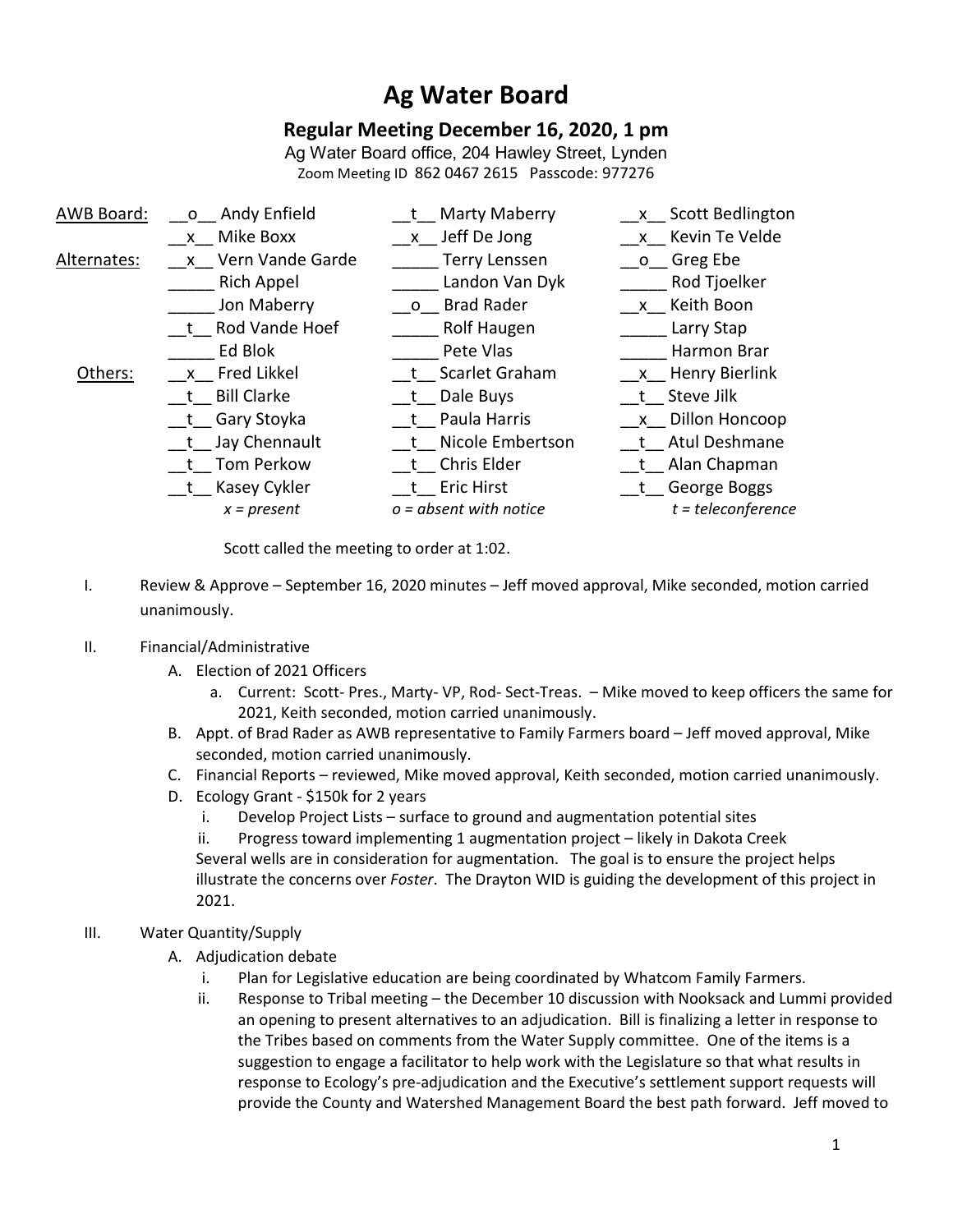approve up to \$20,000 to be contributed to an effort led by the WMB to retain agreed upon facilitators to assist in reaching agreement on 2021 State Legislative funding for addressing water resource and related issues in the Nooksack Basin, Mike seconded, motion carried unanimously.

- iii. Litigation options designate litigation advisory committee Scott directed the formation of a Litigation Committee consisting of himself, Marty, Brad, and Ed and chaired by Marty. This committee is established to provide farmers help with the damaging effects of a potential adjudication. Tasks for the committee are to identify a litigator and explore legal arguments to limit the scope of a WRIA #1 adjudication, eliminating Whatcom's ag zone, and any other strategy to protect the interests of our members. Committee is to report to each AWB board meeting beginning with the March, 2021 meeting.
- iv. Bill Clarke report Upcoming legislative agenda is not likely to deal with any significant water issues.
- B. County Executive proposal
	- i. Built on Lummi proposal (2015) and Drainage Based Management Gary noted the Watershed Management Board will discuss it further at tomorrow's meeting. There is general support for the concept but disagreement is centered on if this process will replace adjudication or be conducted alongside an adjudication.
	- ii. Legislative support request The County is seeking support from the Legislature for the settlement process and will likely use a portion of the \$250k annual budget for watershed work to contract with a facilitator in Olympia to help guide the results of the adjudication and settlement debate.
- C. Regional Water Supply task force Aspect Consulting as contractor The PUD is facilitating this effort which is focused in the three pilot areas of South Fork, Bertrand/Schneider, and Drayton. It intends to identify projects that will likely inform the Drainage Based Management process. We remain very concerned about some of their assumptions about future water use, as they are predicting up to 30% more water used by agriculture in future years. There are also major issues brought up by our friend Dan Eisses of Birch Bay Water and Sewer with the instream flow assumptions. Most committee members agreed much work needs to be done on this document before it can be published. The AWB is working with Jay Chennault at AESI in making our comments.
- D. Launch of Drainage Based Management Chris Elder reviewed the intent of the recently signed \$100k contract provided by WDFW. The intent is to incorporate the building trust and projects generated in the RWSP, FLIP, and Salmon Recovery. Ag has insisted it should be consistent with the County land use plan as well.
- IV. Water Quality/Drainage/Flood Fred
	- A. Quality update provided data to each WID monthly prompting discussions and actions to improve quality. Most results have been positive in 2020 but fall numbers are always a challenge.
	- B. DNA Project is focused on Avian inputs. WCD technicians are collecting samples and Exact Scientific is optimistic we may see some results by the end of January.
	- C. Drainage projects several WIDs are seeking improvement management of beavers. Sumas is piloting a surveillance and control program with Travis Stremler. This may be worth having other WIDs adopt.
	- D. Update on Floodplains by Design discussions and potential projects overlap with DBM Fred noted the potential of using the FLIP process progress as a template for future discussions. But the potential adjudication truly clouds the potential for future success as it makes adjudication the priority for our time and funds. It impedes progress on the more important management issues.